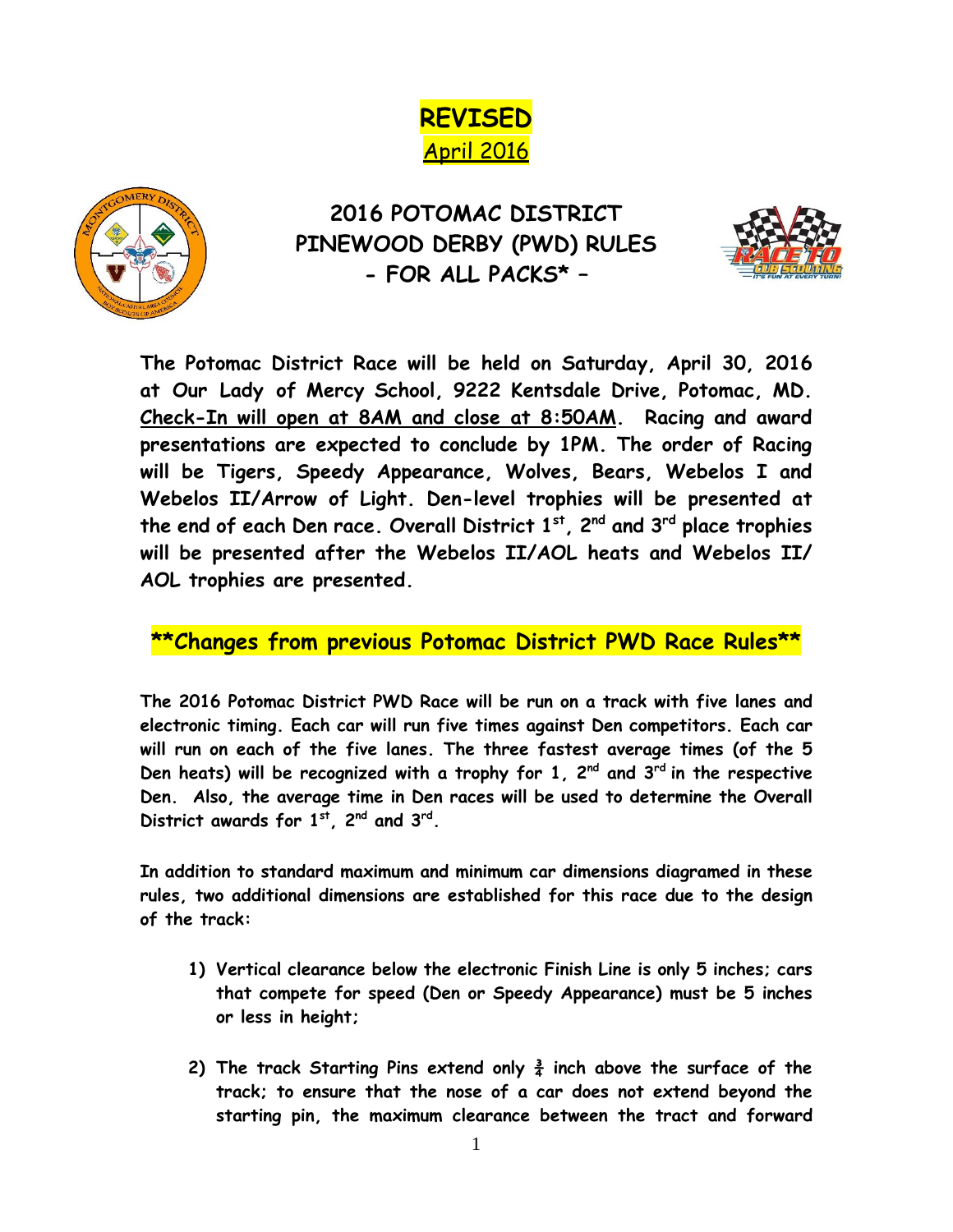**edge of "nose" cannot exceed ¾ inch. Generally, this requirement only applies to cars constructed with a "fast start" feature, such as a beveled nose.**

#### **RACE ELIGIBILITY**

a) **Each pack is allowed to enter the first place car for each rank** (Tiger, Wolf, Bear, Webelos I, and Webelos II/AOL).

b) **EACH PACK MAY ALSO SEND ONE CAR FOR THE "APPEARANCE" COMPETITION.** The pack will determine the criteria for selection of their entry. These cars may compete also in a Speedy Appearance competition with other Appearance entries.

c) The Scout must be present to race his car. If a qualifying scout cannot attend the race, the pack may elect to send a substitute Scout and his car to the race.

d) Each car must pass inspection and weigh-in before it can compete. The Inspection Team has the right to disqualify cars that do not meet these rules. Car owners will be informed of any violations and given the opportunity to modify the car to meet the rules prior to the start of the race (if time permits).

e) Any participant (including the parent of the participant) has the right to appeal the decision of the Inspection Team to the Potomac District Pinewood Derby Race Chairman.

f) Each Pack MUST provide the name of one person who, if necessary, can be called upon to assist with Derby Day jobs. If no volunteer is shown on the registration form, the pack official signing the registration form will be the individual contacted prior to Derby Day for job assignments.

g) By signing the Potomac District Pinewood Derby Registration Form or registering online, the unit leader acknowledges that his/her Pack's cars meet these rules.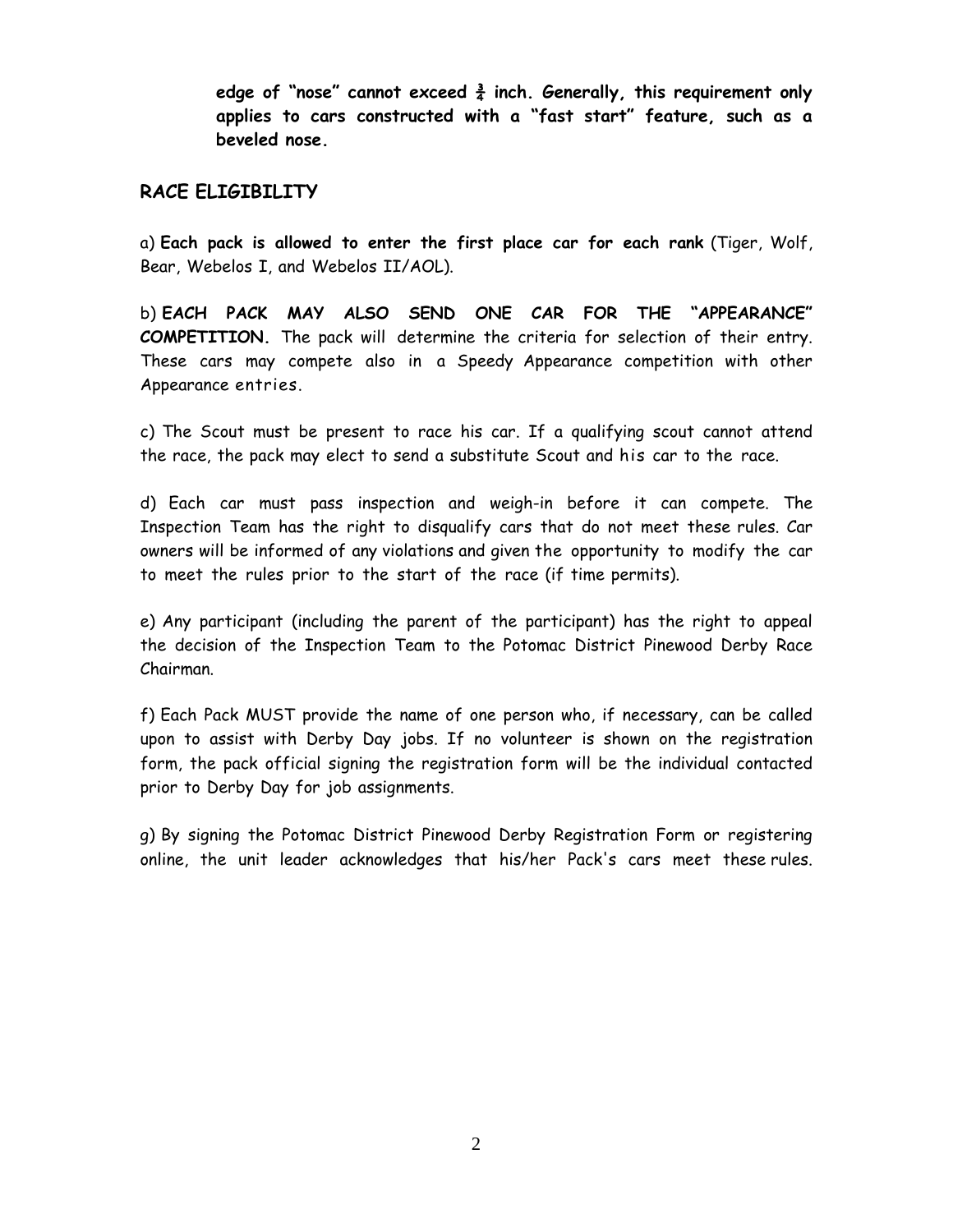## **DESIGN/CONSTRUCTION**



### **Length, Width, and Clearance**

a) Maximum overall width including wheels and axles =  $2\frac{3}{4}$  inches.

b) Maximum overall height = 5 inches (not shown in the diagram).

c) Minimum width between wheels =  $1\frac{3}{4}$  inches.

d) Minimum clearance between bottom of the car and track = 3/8 inches. If you put weights under your car, recess them into a hole in the underside of the car's body.

e) Maximum clearance of the front edge of the nose of a car above the tract =  $\frac{3}{4}$  inch; generally applies only to cars that have a beveled nose or other "fast start" design feature (not shown in the diagram).

f) Maximum car length = 7 inches. This measurement includes any decorations added to the car such as wings, spoilers, bumpers, exhaust pipes, etc.

g) Wheelbase (distance between front and rear axles) must not be more than  $4\frac{1}{2}$ inches.

h) Commercially precut Pinewood Derby car kits may be used if they meet the above specifications. Only official Cub Scout Pinewood Derby wheels and axles may be used. The solid metal axles (one axle for two wheels), wheels and end caps found in some commercial kits may not be used.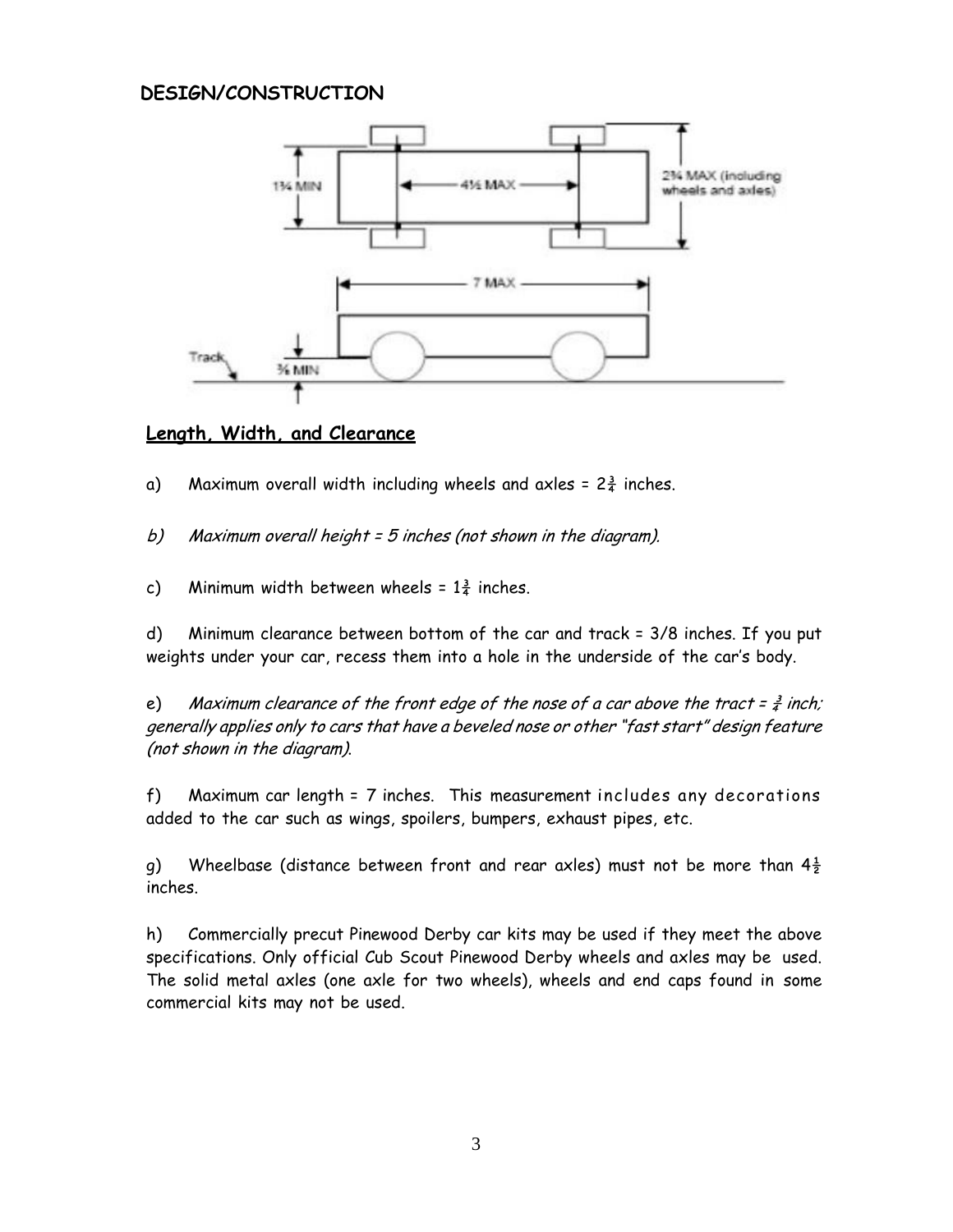#### **Weight and Appearance**

i) Weight  $\leq 5.00$  ounces. 5.009 is acceptable but 5.010 is too heavy, as measured by the Inspection Team's scale. The car may be hollowed out and built to the maximum weight by the addition of wood, metal, plastic, paint, or decals only, provided each is built into or securely affixed to the body.

j) No loose materials of any kind are permitted in or on the car.

k) Details and additions such as steering wheel, driver, spoiler, and decals are permitted as long as they do not cause the car to exceed the specifications identified above.

l) Cars with wet paint or glue will not be accepted at inspection/weigh-in.

m) Mercury shall not be used in adding weight to the car.

#### **Wheels, Axles, and Lubrication**

n) Wheels - Only the wheels and axles provided with an official Cub Scout Pinewood Derby Car Kit can be used. Official Cub Scout Pinewood Derby wheels and axles that are sold separately (i.e. colored wheels) may also be used. If official Cub Scout Pinewood Derby Wheels and Axles are included in a precut car kit, they may also be used.

o) Four wheels must be used, one per axle – no more, no less.

p) Axles on the car may be polished.

q) Mold projections on wheel tread - Mold projections on a wheel's tread may be removed, but the wheel should not be otherwise sanded or altered.

r) Bearings, spacers, etc. prohibited - Use of bearings, bushings, spacers, or the like between the wheel and car body are prohibited. Wheels must come in direct contact with the car body.

s) Wheel rim coverings prohibited - A covering placed on a wheel rim that might hold graphite or lubricant around a nail axle head is not permitted.

t) No mechanical propulsion - The car must be freewheeling with no starting assistance, springs, or other methods of propulsion. No magnets are permitted anywhere on the car.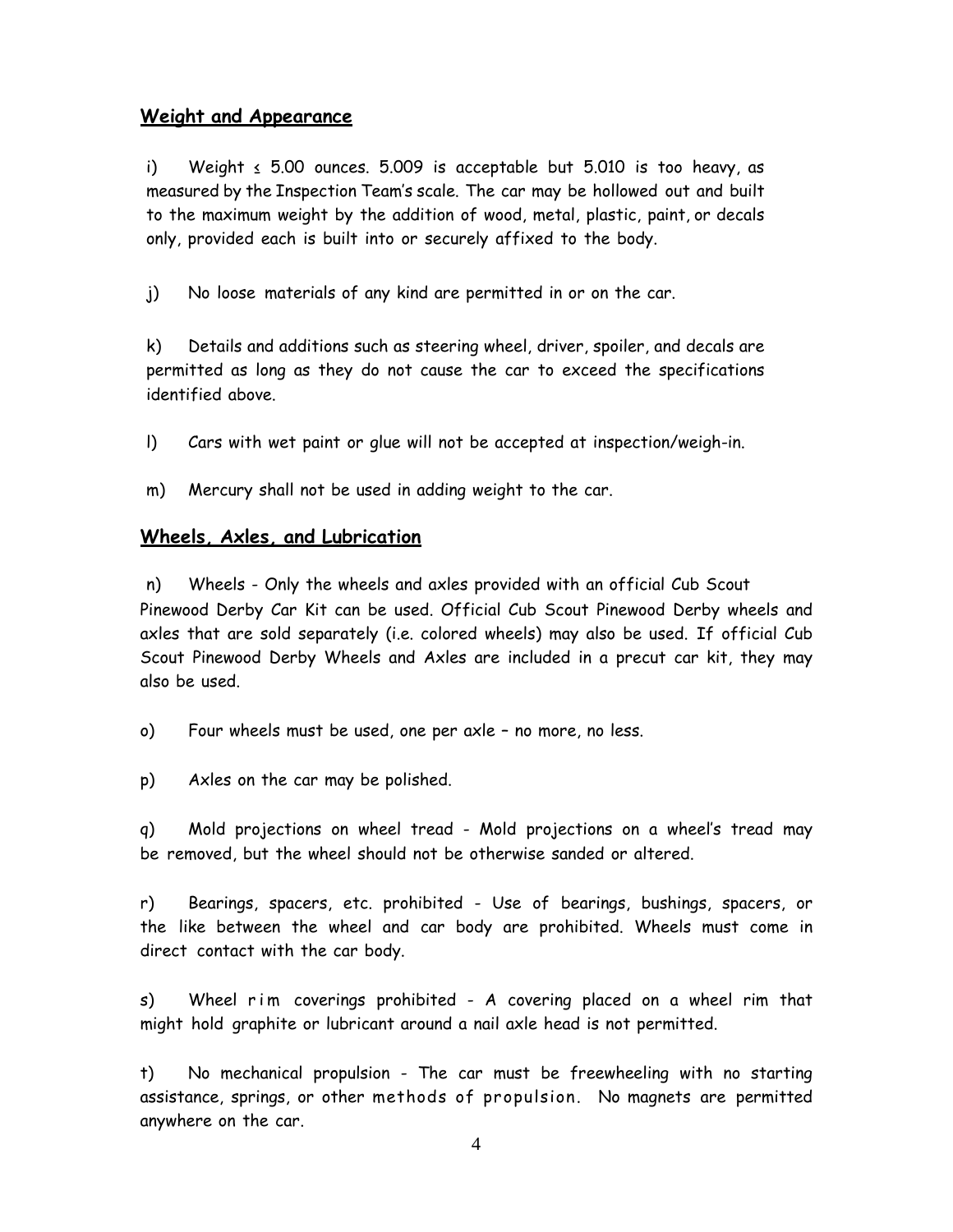u) Only dry lubricants, such as graphite, may be used. Oils and silicone sprays are prohibited.

v) Wheel alteration prohibited - use of any type of beveled, tapered, thinsanded, wafered or lathe-turned wheels is prohibited. Any attempt to reduce the running surface of the wheel will disqualify the car.

## **INSPECTION**

a. Each car must be registered, numbered, and pass inspection and weigh-in before it can compete in the Derby.

b. The Inspection Team, appointed by the Chair, may disqualify those cars that do not meet the 2016 Potomac District Pinewood Derby Rules.

c. The Scout will be informed of the violations and given an opportunity to modify the car to meet these Rules before the start of the race (if time permits).

d. Once a car is inspected and registered, only Derby Committee officials will handle the car.

e. Be sure to lubricate the axles and make any last minute repairs before you present your car for Registration and Inspection.

## **RACING RULES**

- a) Cars must be made for the 2016 Pinewood Derby. **Derby cars or axles and wheels from cars raced in prior year competitions are not permitted.**
- b) All Scouts and Leaders must wear uniforms to the Derby in accordance with their pack's uniform guidelines.
- c) Only Derby officials will be permitted into the track, registration, judging and car staging areas. This rule will be strictly enforced. Failure to comply may result in disqualification.
- d) Each car will participate in five heats, running once in each of the five track lanes.
- e) The average time to complete the five heats will determine the fastest cars in each Den and the Overall District.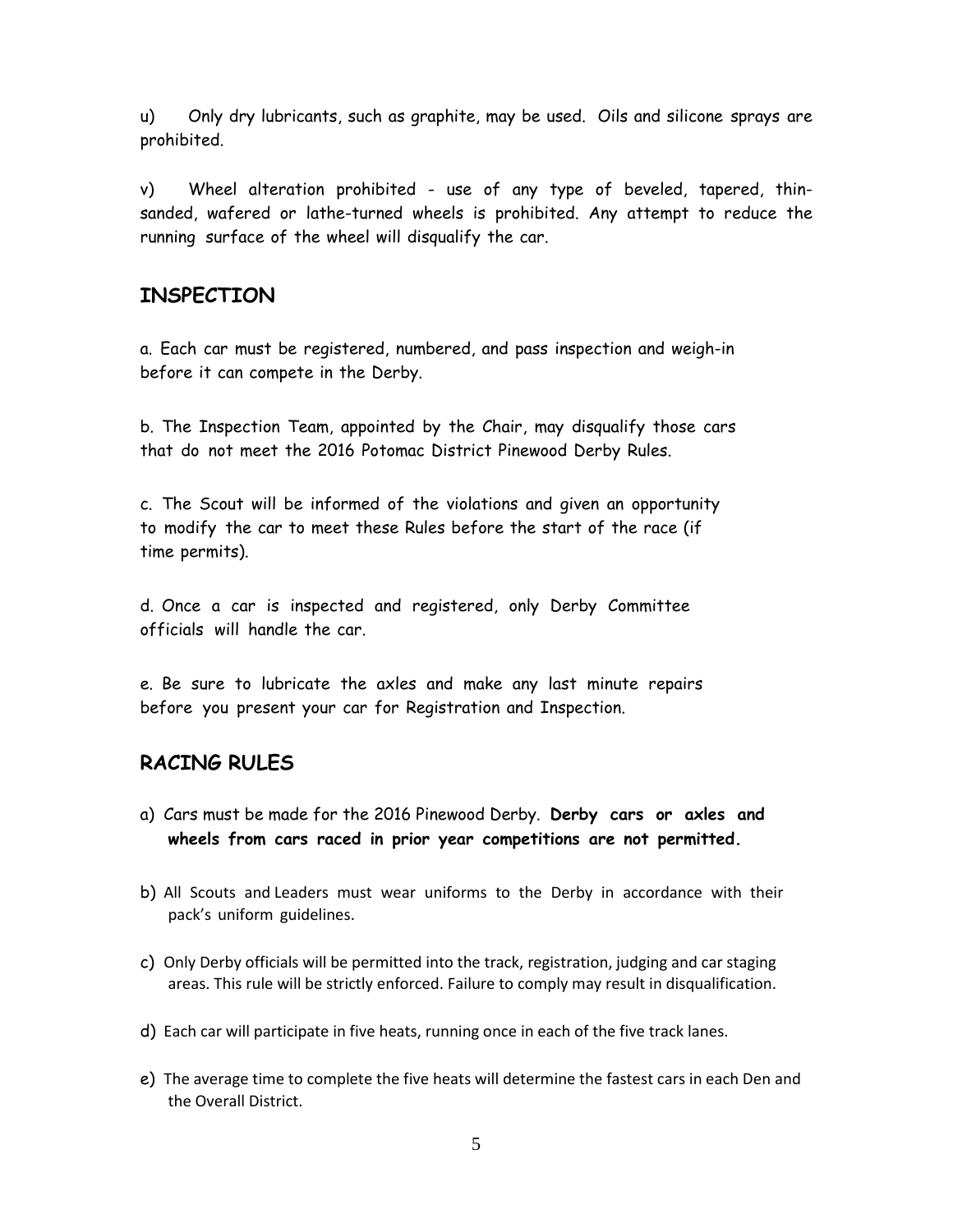f) The following rules apply:

i) If a car comes off the track during a heat, a "No Race" will be declared and the heat will be run again. If the same car jumps off the track a second time, that car's time for that heat will default to 4 seconds.

ii) If a car leaves its lane and interferes with another car, a "No Race" will be declared and the heat will be run again. If the same car leaves its lane a second time and/or interferes with another car, the interfering car will be removed from the heat and assigned a time of 4 seconds for the heat.

iii) If a car suffers a major mechanical problem, a "No Race" will be declared and the Scout with a sponsoring adult will have five minutes to accomplish repairs. If the car is unable to compete, the damaged car will be assigned a time of 4 seconds for the heat and any remaining heats.

iv) If a car or cars do not make it to the Finish Line, the car(s) will be assigned a time of 4 seconds for the heat.

## **DISQUALIFICATION AND DISPUTES**

a. The Scout owner of a disqualified car will be given the same general award as received by other Scouts at the Derby and will be given an opportunity to participate in the Derby in some other way.

b. At the discretion of the Chair, the Scout owner of a disqualified car may do one or more of the following:

i) The disqualified car can act as a pace car during testing of the track;

ii) A duty deemed appropriate and beneficial for the Scout by the Derby Chair and parent or sponsoring adult of the Scout.

- c. Any Scout competitor (including the parent or sponsoring adult of the Scout) can appeal to the Chair for an interpretation of these Rules.
- d. Decisions of the Chair are final.
- e. Decisions of the Judges during all heats and races are final.